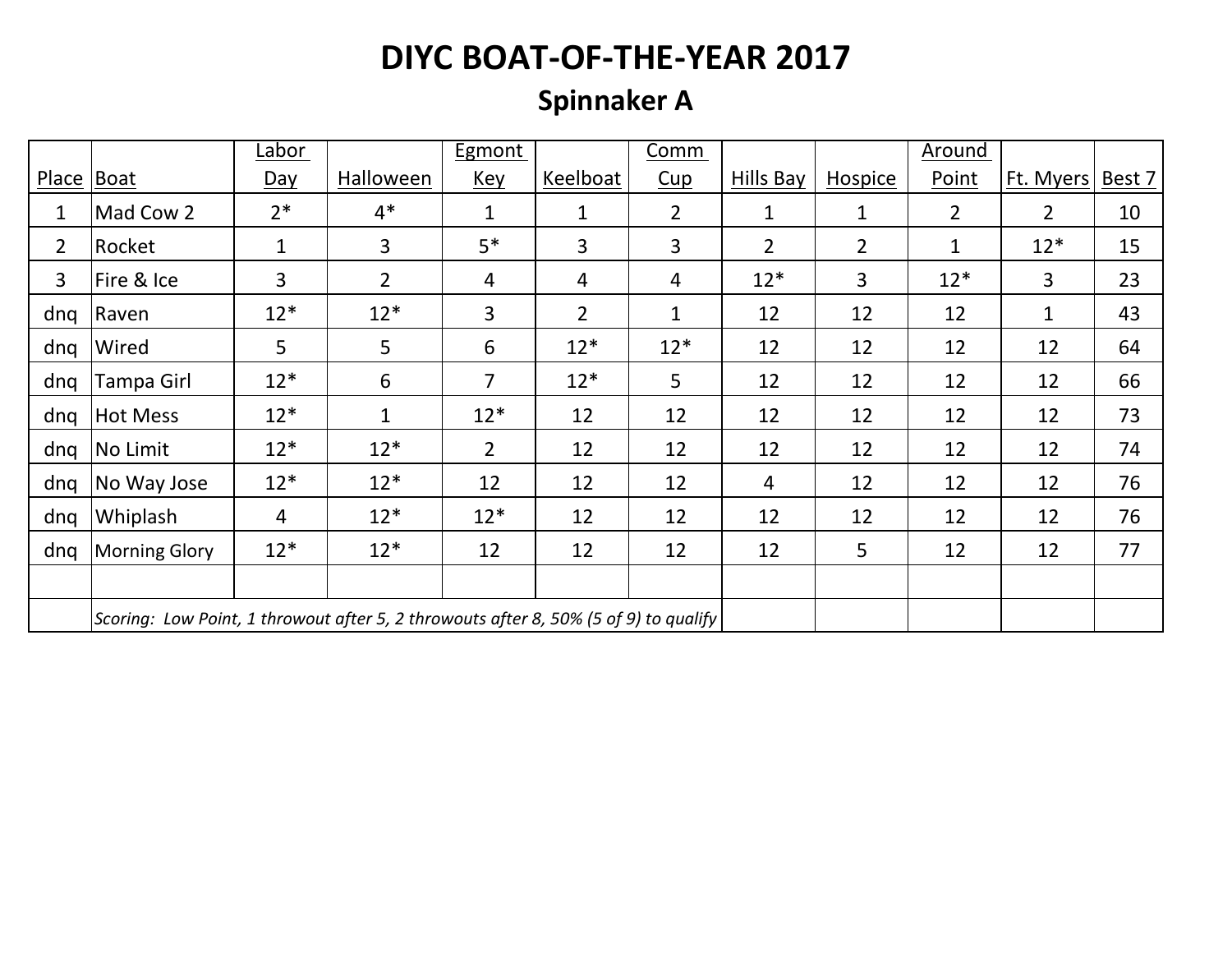# **Spinnaker B**

|                |                                                                                      | <u>Labor</u>   |                  | <b>Egmont</b>  |                 | Comm           |                  |                | <b>Around</b> |           |        |
|----------------|--------------------------------------------------------------------------------------|----------------|------------------|----------------|-----------------|----------------|------------------|----------------|---------------|-----------|--------|
| <b>Place</b>   | Boat                                                                                 | $Day$          | <b>Halloween</b> | <u>Key</u>     | <b>Keelboat</b> | Cup            | <b>Hills Bay</b> | <b>Hospice</b> | Point         | Ft. Myers | Best 7 |
|                | Attractive                                                                           |                |                  |                |                 |                |                  |                |               |           |        |
| 1              | Nuisance                                                                             | $\mathbf{1}$   | $\mathbf{1}$     | $\mathbf{1}$   | $\overline{2}$  | $5*$           | $\overline{4}$   | $6*$           | $\mathbf{1}$  | 1         | 11     |
| $\overline{2}$ | Meltemi                                                                              | 3              | 4                | $\overline{2}$ | $\overline{3}$  | 3              | $\mathbf{1}$     | $5*$           | $2^{\circ}$   | $15*$     | 18     |
| 3              | Privateer                                                                            | $\overline{2}$ | $\overline{2}$   | $15*$          | $15*$           | $\overline{2}$ | $\overline{2}$   | 3              | 15            | 15        | 41     |
| 4              | Junior                                                                               | $15*$          | 3                | $15*$          | 15              | 6              | 3                | 4              | 3             | 15        | 49     |
| dnq            | <b>Fully Involved</b>                                                                | $\overline{4}$ | $15*$            | 3              | $\mathbf{1}$    | $\mathbf 1$    | $15*$            | 15             | 15            | 15        | 54     |
| dnq            | Volcano                                                                              | $15*$          | 5                | $\overline{2}$ | $15*$           | $\overline{7}$ | 15               | 15             | 15            | 15        | 74     |
| dng            | Dr. Bligh                                                                            | $15*$          | 6                | $\mathbf{1}$   | $15*$           | 9              | 15               | 15             | 15            | 15        | 76     |
| dnq            | Kicks                                                                                | $15*$          | $15*$            | 15             | 4               | 8              | 5                | 15             | 15            | 15        | 77     |
| dnq            | Son of A Sailor                                                                      | 5              | 8                | $15*$          | $15*$           | 15             | 15               | 15             | 15            | 15        | 88     |
| dnq            | Ruckus                                                                               | $15*$          | $15*$            | 15             | 15              | 15             | 15               | $\mathbf{1}$   | 15            | 15        | 91     |
| dnq            | Tenacity                                                                             | $15*$          | $15*$            | 15             | 15              | 15             | 15               | $\overline{2}$ | 15            | 15        | 92     |
| dnq            | Therapy                                                                              | $15*$          | $15*$            | 15             | 15              | 15             | 15               | 15             | 15            | 3         | 93     |
| dnq            | Firewater                                                                            | $15*$          | $15*$            | 15             | 15              | 4              | 15               | 15             | 15            | 15        | 94     |
| dnq            | Alliance                                                                             | $\overline{7}$ | $15*$            | $15*$          | 15              | 15             | 15               | 15             | 15            | 15        | 97     |
|                |                                                                                      |                |                  |                |                 |                |                  |                |               |           |        |
|                | Scoring: Low Point, 1 throwout after 5, 2 throwouts after 8, 50% (5 of 9) to qualify |                |                  |                |                 |                |                  |                |               |           |        |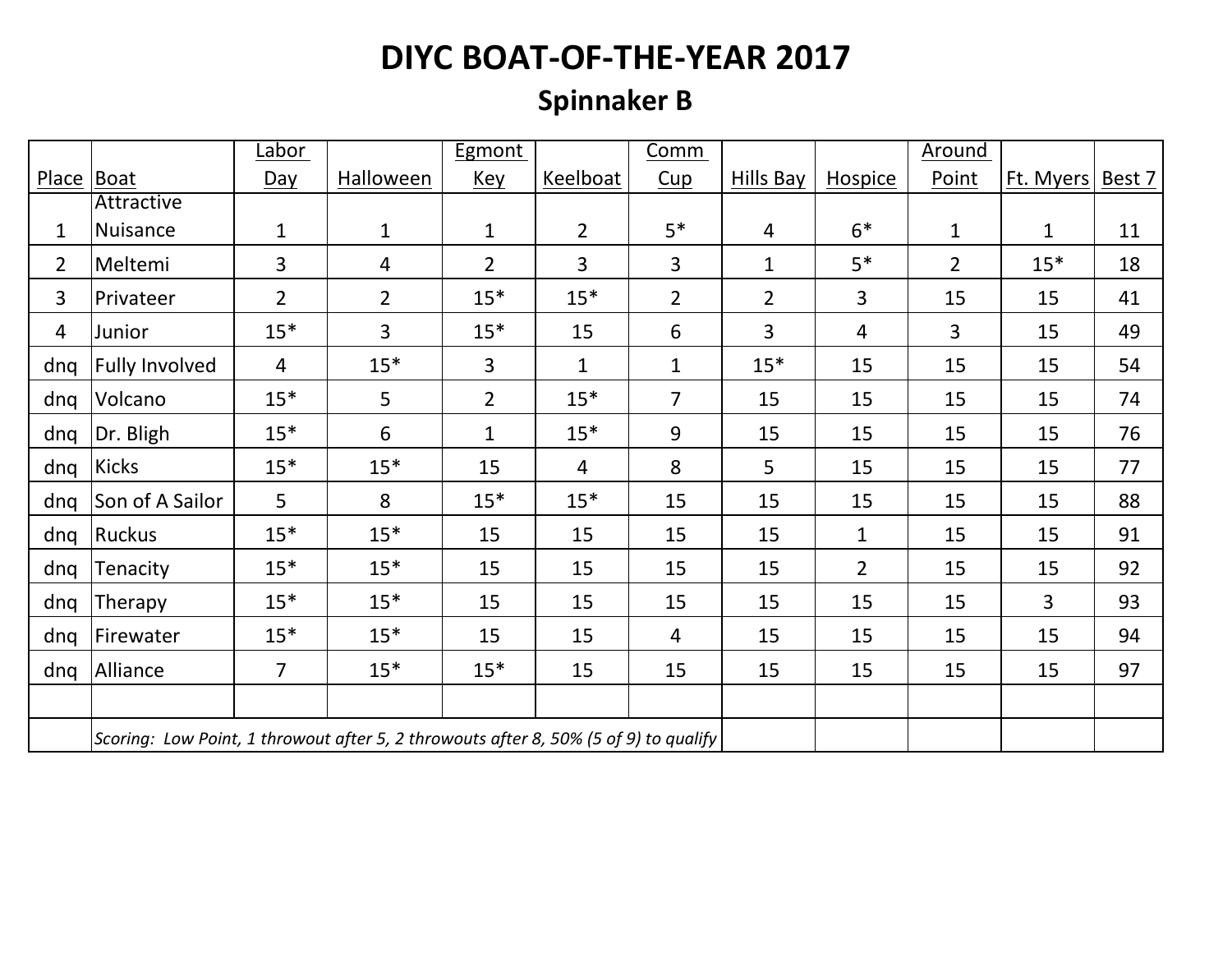#### **Racer-Cruiser**

|                |                                                                                      | Labor          |                | <b>Egmont</b>  |                | Comm           |                |                | <b>Around</b> |                |        |
|----------------|--------------------------------------------------------------------------------------|----------------|----------------|----------------|----------------|----------------|----------------|----------------|---------------|----------------|--------|
| Place          | Boat                                                                                 | <u>Day</u>     | Halloween      | <u>Key</u>     | Keelboat       | Cup            | Hills Bay      | Hospice        | Point         | Ft. Myers      | Best 7 |
| 1              | Shazaam!                                                                             | $12*$          | $2*$           | $\mathbf 1$    | $\overline{2}$ | 1              | $\overline{2}$ | $\overline{2}$ | 1             | 1              | 10     |
| $\overline{2}$ | Intrepid                                                                             | 1              | $\overline{3}$ | $\overline{2}$ | $4*$           | $\overline{2}$ | $\mathbf{1}$   | 3              | $2^{\circ}$   | $12*$          | 14     |
| dng            | Wing-It                                                                              | $\overline{2}$ | $\mathbf{1}$   | $12*$          | 1              | $12*$          | 12             | 1              | 12            | 12             | 41     |
| dnq            | <b>Blue Heron</b>                                                                    | $12*$          | $12*$          | 3              | 12             | 3              | 3              | 12             | 12            | 12             | 57     |
| dng            | Revenge                                                                              | $12*$          | $12*$          | 6              | 12             | 12             | 12             | 4              | 5             | $\overline{2}$ | 53     |
| dnq            | Javelina                                                                             | $12*$          | $12*$          | 6              | 12             | 4              | 12             | 12             | 3             | 12             | 61     |
| dnq            | Lunacy                                                                               | 3              | $12*$          | $12*$          | 12             | 12             | 12             | 12             | 12            | 12             | 75     |
| dnq            | Hooloovoo                                                                            | $12*$          | $12*$          | 12             | 12             | 12             | 12             | 6              | 12            | 12             | 78     |
| dng            | License To Chill                                                                     | $12*$          | $12*$          | 12             | 12             | 12             | 12             | 12             | 12            | 12             | 84     |
| dng            | Another Road                                                                         | $12*$          | $12*$          | 12             | 12             | 12             | 12             | 12             | 12            | 5              | 77     |
| dnq            | Mon Ami                                                                              | $12*$          | $12*$          | 12             | 12             | 12             | 12             | 12             | 12            | 5              | 77     |
|                |                                                                                      |                |                |                |                |                |                |                |               |                |        |
|                | Scoring: Low Point, 1 throwout after 5, 2 throwouts after 8, 50% (5 of 9) to qualify |                |                |                |                |                |                |                |               |                |        |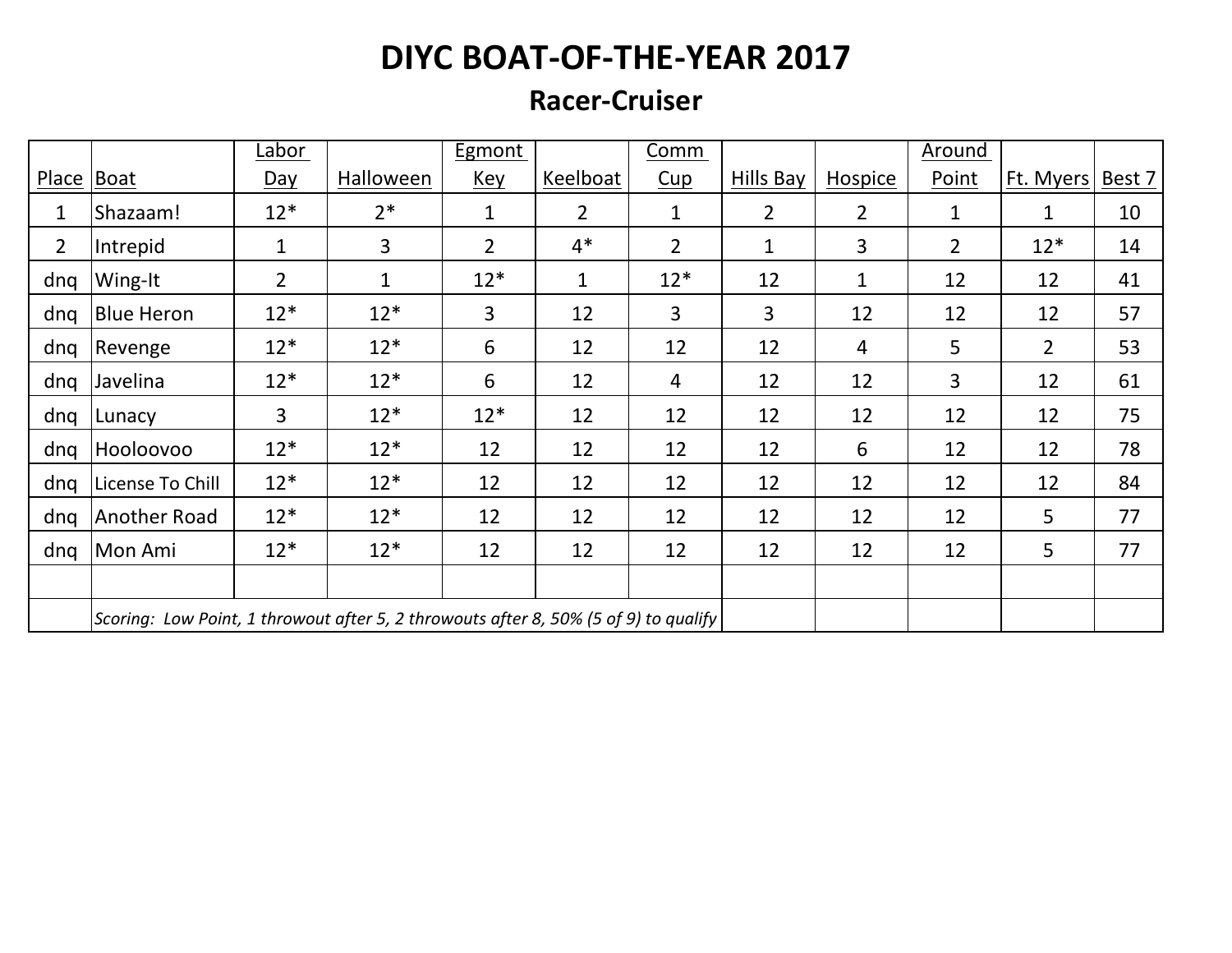#### **Cruiser**

|                |                                                                                      | Labor          |                  | Egmont         |                 | Comm        |                  |                | <b>Around</b>  |                  |     |
|----------------|--------------------------------------------------------------------------------------|----------------|------------------|----------------|-----------------|-------------|------------------|----------------|----------------|------------------|-----|
| Place Boat     |                                                                                      | Day            | <b>Halloween</b> | <u>Key</u>     | <b>Keelboat</b> | Cup         | <b>Hills Bay</b> | <b>Hospice</b> | Point          | Ft. Myers Best 7 |     |
| 1              | <b>First Wind</b>                                                                    | $\overline{2}$ | 1                | $\overline{2}$ | 1               | 3           | $19*$            | $\overline{3}$ | $\mathbf{1}$   | $7*$             | 13  |
| $\overline{2}$ | Serenade                                                                             | $4*$           | $19*$            | 4              | 4               | 4           | $\overline{2}$   | $\mathbf{1}$   | $\overline{2}$ | $19*$            | 17  |
| dnq            | <b>Wings</b>                                                                         | $19*$          | $19*$            | 19             | 19              | 2           | 19               | $\overline{2}$ | 19             | $\overline{7}$   | 87  |
| dnq            | Yes Dear                                                                             | $19*$          | $19*$            | 19             | 19              | 19          | $\mathbf{1}$     | 5              | 19             | $\overline{7}$   | 89  |
| dnq            | Long Gone                                                                            | $19*$          | $\overline{2}$   | 1              | $19*$           | 19          | 19               | 19             | 19             | 19               | 98  |
| dnq            | Mazel                                                                                | 3              | 14               | $19*$          | $19*$           | 19          | 19               | 19             | 19             | $\overline{7}$   | 100 |
| dng            | <b>Happy Ending</b>                                                                  | $19*$          | $19*$            | 19             | 19              | 19          | 19               | 8              | 19             | $\overline{7}$   | 110 |
| dnq            | Lunacy                                                                               | $19*$          | $19*$            | 19             | 19              | 19          | 19               | 8              | 19             | $\overline{7}$   | 110 |
| dnq            | Impulse                                                                              | $19*$          | $19*$            | 19             | 19              | $\mathbf 1$ | 19               | 19             | 19             | 19               | 115 |
| dnq            | Another Road                                                                         | $\mathbf{1}$   | $19*$            | $19*$          | 19              | 19          | 19               | 19             | 19             | 19               | 115 |
| dng            | Rock On                                                                              | $19*$          | $19*$            | 3              | 19              | 19          | 19               | 19             | 19             | 19               | 117 |
| dnq            | <b>Blue Heron</b>                                                                    | $19*$          | 3                | $19*$          | 19              | 19          | 19               | 19             | 19             | 19               | 117 |
| dnq            | <b>Team Effort</b>                                                                   | $19*$          | $19*$            | 19             | 19              | 19          | 19               | $\overline{4}$ | 19             | 19               | 118 |
| dng            | lemanja                                                                              | $19*$          | $19*$            | 19             | 4               | 19          | 19               | 19             | 19             | 19               | 118 |
| dnq            | Wild Thing                                                                           | $19*$          | $19*$            | 19             | 19              | 5           | 19               | 19             | 19             | 19               | 119 |
| dnq            | Sea Chelle                                                                           | $19*$          | $19*$            | 19             | 19              | 19          | 19               | 6              | 19             | 19               | 120 |
| dnq            | Climate Change                                                                       | $19*$          | $19*$            | 6              | 19              | 19          | 19               | 19             | 19             | 19               | 120 |
| dnq            | HARE-itage                                                                           | $19*$          | $19*$            | 19             | 19              | 19          | 19               | 8              | 19             | 19               | 122 |
|                |                                                                                      |                |                  |                |                 |             |                  |                |                |                  |     |
|                | Scoring: Low Point, 1 throwout after 5, 2 throwouts after 8, 50% (5 of 9) to qualify |                |                  |                |                 |             |                  |                |                |                  |     |